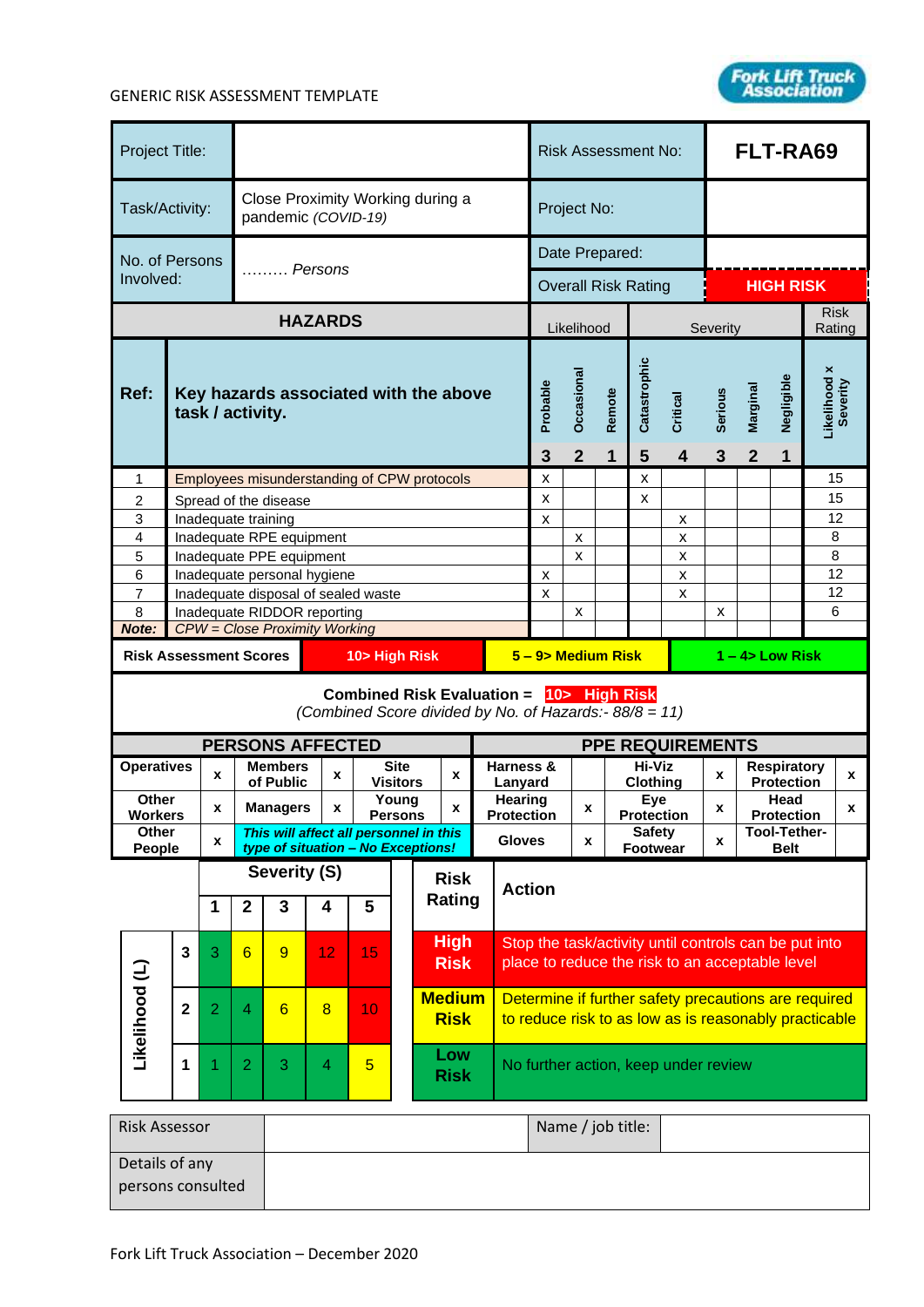## **ADDITIONAL CONTROL MEASURES**

| Information / Instruction / Training                                                                                                                                                                                                                                                                                                                                                | <b>Managerial Controls</b>                                                                                                                                                                                                                                                                                                                                                                                                                                                                                                                                   |  |  |  |  |
|-------------------------------------------------------------------------------------------------------------------------------------------------------------------------------------------------------------------------------------------------------------------------------------------------------------------------------------------------------------------------------------|--------------------------------------------------------------------------------------------------------------------------------------------------------------------------------------------------------------------------------------------------------------------------------------------------------------------------------------------------------------------------------------------------------------------------------------------------------------------------------------------------------------------------------------------------------------|--|--|--|--|
| When employees are required to work in close<br>proximity of each other (i.e. closer than 2 metres) or of a<br>customer during a pandemic (COVID-19). Please ensure<br>this risk assessment is communicated to everyone<br>involved;                                                                                                                                                | Taking steps to eliminate, redesign, or the use of<br>alternative means (e.g. use of a mechanical aid) other than<br>workers in a close proximity interface. Try to keep the<br>duration of close proximity working to a minimum.                                                                                                                                                                                                                                                                                                                            |  |  |  |  |
| <b>Hand Washing and Personal Hygiene</b><br>Hand washing facilities with soap and hot water in<br>place.                                                                                                                                                                                                                                                                            | Ensuring that individuals in the following categories are not<br>used for close proximity work:<br>Anyone displaying COVID-19 symptoms.<br>$\bullet$<br>The clinically vulnerable.<br>$\bullet$<br>Higher risk persons.<br>$\bullet$<br>Taking steps to schedule close proximity working so that it<br>reduces interaction and overlap between workers<br>completing other tasks. Including staggering start and<br>finish times/shift patterns etc., to reduce the number of<br>workers on site at any one time. Also relocating workers to<br>other tasks. |  |  |  |  |
| Stringent hand washing taking place.<br>$\bullet$<br>Paper towels/hand dyers for drying of hands.<br>$\bullet$<br>See hand washing guidance. (website details further<br>$\bullet$<br>below).<br>Gel sanitisers in any area where washing facilities not<br>$\bullet$<br>readily available.<br>If tissues are not accessible, cough and sneeze into<br>٠<br>the crook of the elbow. |                                                                                                                                                                                                                                                                                                                                                                                                                                                                                                                                                              |  |  |  |  |
| Tissues to be disposed of in non-recycling bins.<br>Cleaning                                                                                                                                                                                                                                                                                                                        | Carry out pre-start planning to ensure that the duration of<br>close proximity working is kept as short as possible and<br>the number of workers involved is limited to two persons.                                                                                                                                                                                                                                                                                                                                                                         |  |  |  |  |
| Frequently cleaning and disinfecting (using appropriate                                                                                                                                                                                                                                                                                                                             | Ensure there are additional tools & equipment provided so<br>as to minimise the need to share equipment.                                                                                                                                                                                                                                                                                                                                                                                                                                                     |  |  |  |  |
| products and methods) of objects and surfaces such<br>as:<br>Vehicle common touch points e.g. ignition key,<br>$\circ$<br>controls, handles etc.<br>Shared tools.<br>$\circ$<br>Equipment or surfaces touched by others.<br>$\circ$<br>More frequent rubbish removal/collection.                                                                                                    | Assign pairs of workers to close proximity working teams,<br>which then socially distance from other teams. Keep<br>workers in the same teams as far as possible to limit social<br>interaction, and make sure all workers understand this<br>assessment.                                                                                                                                                                                                                                                                                                    |  |  |  |  |
| $\circ$<br><b>Social Distancing</b><br>Social Distancing - Reducing the number of persons in any<br>work area to comply with the existing 2-metre gap (6.5 foot),<br>or if not, the 1-metre-plus (3.3 foot, plus) gap, but with extra<br>risk mitigating measures, as recommended by the Public                                                                                     | Consider the use of non-contact thermometer devices.<br>ie, digital 'gun' type, or 'wand' type, for checking and<br>recording the temperature of workers. These devices are<br>seen to be a cost-effective way of early detection in a<br>person whom, if showing a high temperature, can then<br>obtain a bona-fide test via an authorised test centre.                                                                                                                                                                                                     |  |  |  |  |
| Health Agency (see website details further below).<br>It may be necessary for two people to work closer than 2                                                                                                                                                                                                                                                                      | If a close proximity team worker displays any symptoms of<br>COVID-19, they and the other team member should follow<br>HM Government advice on self-isolation. (see websites list                                                                                                                                                                                                                                                                                                                                                                            |  |  |  |  |
| metres from each other. For example, when carrying out a<br>two person lift of an item, that otherwise would not be<br>possible for one person. (ie, FLT Mast Change)<br>Note: Any activity conducted within close proximity to                                                                                                                                                     | further below)<br>Plan the process and organise workspace so that the pair<br>are side-by-side or facing away from each other. Rather<br>than face-to-face, when working in close proximity of each<br>other.                                                                                                                                                                                                                                                                                                                                                |  |  |  |  |
| another person, must only be considered if the task cannot<br>be eliminated, redesigned, or an alternative means (e.g. use<br>of a mechanical aid) to reduce employee interface proves<br>unviable.                                                                                                                                                                                 | Workers to be reminded that background noise (e.g.<br>radios) is to be kept to a minimum, as face covering may<br>inhibit communication. Hence avoiding the need to unduly<br>raise the voice. (It has been proved that by raising one's                                                                                                                                                                                                                                                                                                                     |  |  |  |  |
| Wearing of Gloves, Face Mask and Face Shield Visor                                                                                                                                                                                                                                                                                                                                  | voice, it significantly increases expelled air from the lungs,<br>thus contaminating the area unnecessarily).                                                                                                                                                                                                                                                                                                                                                                                                                                                |  |  |  |  |
| Where risk assessment identifies wearing of gloves,<br>surgical face mask and face shield visor as a requirement of<br>the close proximity activity, an adequate supply of these will<br>be provided.                                                                                                                                                                               | Ensure the workplace is well ventilated at all times.<br>Also, remind workers to catch coughs and sneezes in<br>tissues - follow 'Catch it, Bin it, Kill it', and to avoid touching                                                                                                                                                                                                                                                                                                                                                                          |  |  |  |  |
| Staff will be instructed on how to remove gloves carefully to<br>reduce contamination and how to dispose of them safely,<br>i.e. turning their gloves inside out as they take them off.                                                                                                                                                                                             | face, eyes, nose or mouth with unclean hands. Tissues will<br>be made available throughout the workplace.<br>Provision of extra non-recycling bins for disposal of<br>tissues, gloves, face masks, face screens, PPE etc.                                                                                                                                                                                                                                                                                                                                    |  |  |  |  |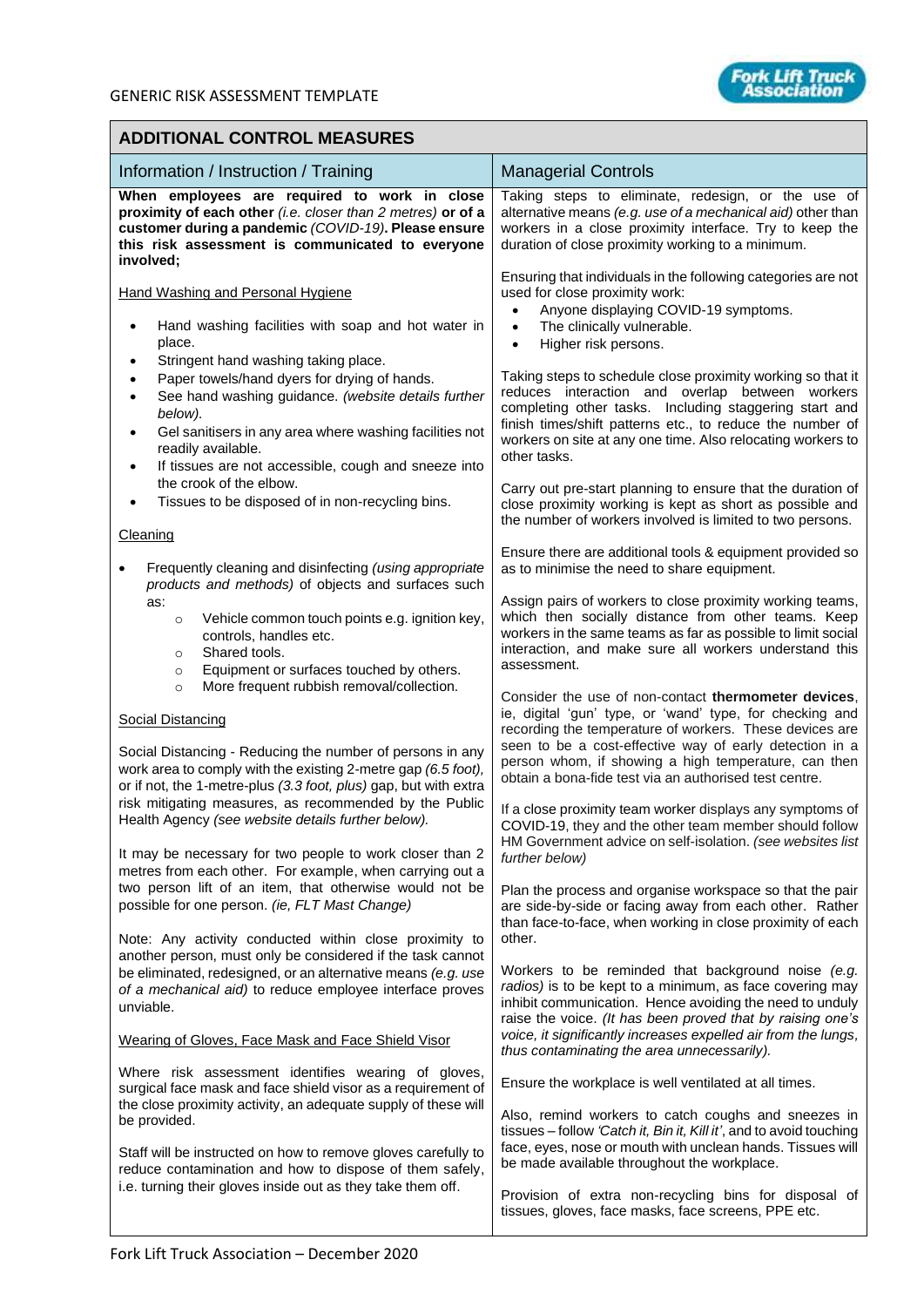

| Additional PPE is to be used (e.g. safety helmet, high-<br>visibility clothing, safety footwear etc.) if identified and<br>included as task specific, or any other related risk                                                                                                              | Dividing areas into zones and restricting access, to keep<br>different groups of workers physically separated.                                                                                                                                                                     |  |  |  |  |
|----------------------------------------------------------------------------------------------------------------------------------------------------------------------------------------------------------------------------------------------------------------------------------------------|------------------------------------------------------------------------------------------------------------------------------------------------------------------------------------------------------------------------------------------------------------------------------------|--|--|--|--|
| assessment.                                                                                                                                                                                                                                                                                  | Provision of screens between workers, to create a physical<br>barrier, with a frequent screen cleaning regime.                                                                                                                                                                     |  |  |  |  |
| <b>Respiratory Protective Equipment (RPE)</b>                                                                                                                                                                                                                                                | As some '2-person working' tasks may be of a higher risk                                                                                                                                                                                                                           |  |  |  |  |
| Public Health guidance on the use of RPE and PPE<br>(Personal Protective Equipment) to protect against COVID-<br>19, relates to health care settings.                                                                                                                                        | rating than others, it would be advisable to ensure the<br>completion of a suitable and sufficient 'Permit-to-Work' has<br>been carried out by the client, prior to the start of any close<br>proximity working.                                                                   |  |  |  |  |
| In all other settings individuals are asked to observe the<br>social distancing measures to comply with the existing 2-<br>metre gap (6.5 foot), or if not, the 1-metre-plus (3.3 foot,<br>plus) gap, but with extra mitigating risk measures, and<br>practice good hand hygiene behaviours. | Ensure adequate supervision is provided and that control<br>measures remain valid for the duration of close proximity<br>working.                                                                                                                                                  |  |  |  |  |
| Where RPE is a requirement for risks associated with the<br>work undertaken the following measures will be followed;                                                                                                                                                                         | Rigorous checks will be carried out by line managers to<br>ensure that the above necessary procedures are being<br>followed.                                                                                                                                                       |  |  |  |  |
| Tight-fitting respirators (such as disposable FFP3 masks<br>and reusable half masks) rely on having a good seal with<br>the wearer's face.                                                                                                                                                   | To help reduce the spread of COVID-19, reminding<br>everyone to avoid non-essential trips within the workplace.<br>Encouraging alternative means of communication e.g. use<br>of telephones, emails etc.                                                                           |  |  |  |  |
| A face-fit test will be carried out to ensure the RPE can<br>protect the wearer.                                                                                                                                                                                                             | Workers to be reminded on a regular basis to wash their                                                                                                                                                                                                                            |  |  |  |  |
| <b>NOTE:</b> All wearers must be clean shaven.                                                                                                                                                                                                                                               | hands for 20 seconds with warm water and soap and the<br>importance of proper drying. Or use of gel sanitisers in any<br>area where washing facilities are not readily available.                                                                                                  |  |  |  |  |
| All PPE and RPE shall be to the standard as listed upon<br>your usual work-based risk assessments. The World Health<br>Organisation (WHO) advises that goggles and N95 or FFP2<br>face masks, as a minimum, will provide protection against<br>disease transmission.                         | Ensure appropriate safety equipment and PPE are made<br>available. Managers to ensure all safeguards are in<br>place and that the appropriate PPE is provided and used.                                                                                                            |  |  |  |  |
| All operatives to be provided with appropriate PPE and<br>trained in its use and application.<br>Train all operatives to use, and the need for, appropriate                                                                                                                                  | Staff to be reminded on a regular basis of the importance<br>of social distancing both in the workplace and outside of it,<br>to comply with the existing 2-metre gap (6.5 foot), or if not,<br>the 1-metre-plus (3.3 foot, plus) gap, but with extra<br>mitigating risk measures. |  |  |  |  |
| PPE, as and when required;                                                                                                                                                                                                                                                                   | Staff to be reminded that wearing of gloves and face                                                                                                                                                                                                                               |  |  |  |  |
| • Face shield visor (EN 166:2001)<br>· Surgical face mask (EN 14683:2019)                                                                                                                                                                                                                    | masks are not a substitute for good personal hygiene.                                                                                                                                                                                                                              |  |  |  |  |
| · Single use gloves (EN 374:2003)<br>• Hard Hat (EN 397:2012)                                                                                                                                                                                                                                | Management checks to ensure this is adhered to.                                                                                                                                                                                                                                    |  |  |  |  |
| · Safety Glasses (EN 166:2001)<br>· Safety Goggles (EN 166:2001)<br>• Ear defenders - Overhead type (EN 352-1:2002)<br>• Ear defenders - Plug type (EN 352-2:2002)                                                                                                                           | To minimise the risk of transmission of COVID-19 during<br>face-fit testing the following additional measures should be<br>carried out;                                                                                                                                            |  |  |  |  |
| • Gloves (EN 388:2003) Cut res-1<br>• Safety Footwear (EN 20345:2004)<br>• Hi-Vis Vest (EN 20471:2013)                                                                                                                                                                                       | Both the fit tester and those being fit tested should<br>wash/sanitise their hands before and after the test.                                                                                                                                                                      |  |  |  |  |
| · RPE Half-Mask & Filter (EN 140:1998)<br>• 'Fit-2-Fit' RPE training to be undertaken by all<br>operatives working on site.                                                                                                                                                                  | Those being fit tested with non-disposable masks should<br>clean the mask themselves before and immediately after<br>the test using a suitable disinfectant cleaning wipe (check<br>with manufacturer to avoid damaging the mask).                                                 |  |  |  |  |
| This list is non-exhaustive and may be added to when<br>working commences on site.                                                                                                                                                                                                           | Test face pieces that cannot be adequately disinfected<br>(e.g. disposable half masks) should not be used by more                                                                                                                                                                  |  |  |  |  |
| Those persons working together in close proximity, are<br>usually working on the same task; therefore, all tools,<br>equipment and materials MUST be wiped down and<br>cleaned before leaving the area.                                                                                      | than one individual.<br>Fit-testers<br>should<br>wear<br>disposable<br>gloves<br>when<br>undertaking cleaning of the tubes, hoods etc., and ensure                                                                                                                                 |  |  |  |  |
| Special Note: Worker's face-mask must be changed if<br>frequently touched, becomes damp for any reason or if it<br>gets damaged.                                                                                                                                                             | they remove gloves following correct procedure, i.e.<br>turning their gloves inside out as they take them off.                                                                                                                                                                     |  |  |  |  |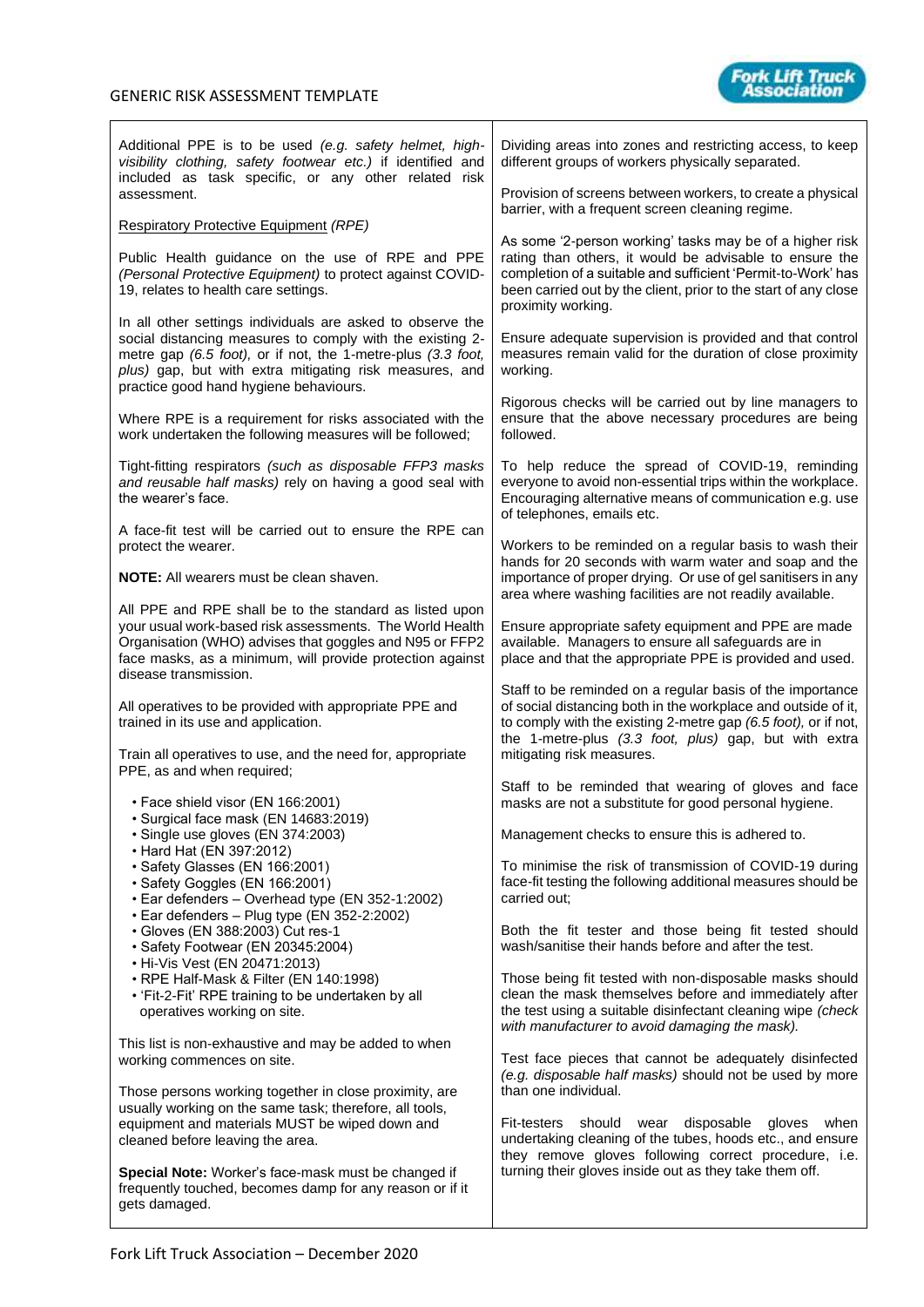

|           |                                                                                                                                                                                                                                                                                                                                                                                                                                                                              | Internal communication channels and cascading of<br>messages through line managers will be carried out<br>regularly to reassure and support employees in a fast-<br>changing situation.<br>Rigorous checks will be carried out by line managers to<br>ensure that the above necessary procedures are being<br>followed.                                                                                                                                                                       |
|-----------|------------------------------------------------------------------------------------------------------------------------------------------------------------------------------------------------------------------------------------------------------------------------------------------------------------------------------------------------------------------------------------------------------------------------------------------------------------------------------|-----------------------------------------------------------------------------------------------------------------------------------------------------------------------------------------------------------------------------------------------------------------------------------------------------------------------------------------------------------------------------------------------------------------------------------------------------------------------------------------------|
|           |                                                                                                                                                                                                                                                                                                                                                                                                                                                                              | NOTE: By using your originally specified PPE and RPE,<br>you will be very well covered within a communicable<br>disease situation.                                                                                                                                                                                                                                                                                                                                                            |
|           | Physical Symptoms of a Communicable<br><b>Disease</b>                                                                                                                                                                                                                                                                                                                                                                                                                        | <b>Procedural Controls</b>                                                                                                                                                                                                                                                                                                                                                                                                                                                                    |
|           | Follow the advice and guidance on what symptoms to<br>observe in your staff; be vigilant by acknowledging;                                                                                                                                                                                                                                                                                                                                                                   | Management to carry out an assessment of their own staff,<br>taking into consideration the following;                                                                                                                                                                                                                                                                                                                                                                                         |
|           | If anyone becomes unwell in the workplace with a new<br>persistent dry cough, high temperature or one of the<br>other symptoms listed by HM UK Government. They<br>will be sent home and advised to follow the stay-at-<br>home guidance.                                                                                                                                                                                                                                    | Identify what work processes, activities or situations<br>might cause transmission of the virus.<br>Think about who could be at risk.<br>$\bullet$                                                                                                                                                                                                                                                                                                                                            |
| ٠         | Line managers will maintain in regular contact with staff<br>members during this time.                                                                                                                                                                                                                                                                                                                                                                                       | Decide how likely it is that someone could be<br>$\bullet$<br>exposed.                                                                                                                                                                                                                                                                                                                                                                                                                        |
|           | If advised that a member of staff or public has<br>developed symptoms and were recently on our<br>premises (including where a member of staff has visited<br>other work place premises such as customer or<br>domestic premises). The management team of the<br>workplace will contact the Public Health Authority to<br>discuss the case, identify people who have been in<br>contact with them and will take advice on any actions<br>or precautions that should be taken. | Act to remove the activity or situation, or if this isn't<br>possible, control the risk.<br>As stated earlier in this assessment; Consider the use of<br>non-contact thermometer devices, ie, digital 'gun' type,<br>or 'wand' type, for checking and recording the temperature<br>of workers. These devices are seen to be a cost-effective<br>way of early detection in a person whom, if showing a high<br>temperature, can then obtain a bona-fide test via an<br>authorised test centre. |
|           | Means of transmission<br>It is still not exactly clear how COVID-19 spreads from                                                                                                                                                                                                                                                                                                                                                                                             | You must ensure, as far as is reasonably practicable, that<br>you are looking after your employees' welfare at all times,<br>by educating them to the following;                                                                                                                                                                                                                                                                                                                              |
| $\bullet$ | person to person.                                                                                                                                                                                                                                                                                                                                                                                                                                                            | <b>Current HM Government guidelines</b>                                                                                                                                                                                                                                                                                                                                                                                                                                                       |
|           | It can be spread in cough droplets hence the significant<br>risk will be either from person to person or by<br>transmission on common contact points such as high<br>contact surfaces on shared work equipment and<br>environments.                                                                                                                                                                                                                                          | Up-to-date social distancing arrangements to comply<br>with the existing 2-metre gap (6.5 foot), or if not, the<br>1-metre-plus (3.3 foot, plus) gap, but with extra<br>mitigating risk measures.                                                                                                                                                                                                                                                                                             |
|           | It is still not yet clear at what point there is no risk,<br>however, studies of other communicable diseases<br>suggest that, in most circumstances, the risk is likely to<br>be reduced significantly after 72 hours.                                                                                                                                                                                                                                                       | Staggering shifts and break-times.<br>Providing additional handwashing and sanitising<br>facilities.                                                                                                                                                                                                                                                                                                                                                                                          |
|           | Routes of entry                                                                                                                                                                                                                                                                                                                                                                                                                                                              | Your employees must be trained to fully understand, and<br>work with, your protocols in order to work safely in close                                                                                                                                                                                                                                                                                                                                                                         |
|           | The current understanding is that COVID-19 enters the<br>body through the eyes, nose and mouth, hence the<br>correct application of PPE, and personal hygiene is<br>essential to preventing the spread of the virus.                                                                                                                                                                                                                                                         | proximity.<br>Communication and Supporting your staff<br>Communication with your staff is paramount, by keeping                                                                                                                                                                                                                                                                                                                                                                               |
|           | In so far as is reasonably possible, people should<br>continue to avoid touching their face, eyes, nose or<br>mouth.                                                                                                                                                                                                                                                                                                                                                         | people informed of what your business is doing. Whether<br>the news is good or bad for individuals, will help them to<br>make their own decisions and give them some degree of<br>security in very uncertain times.                                                                                                                                                                                                                                                                           |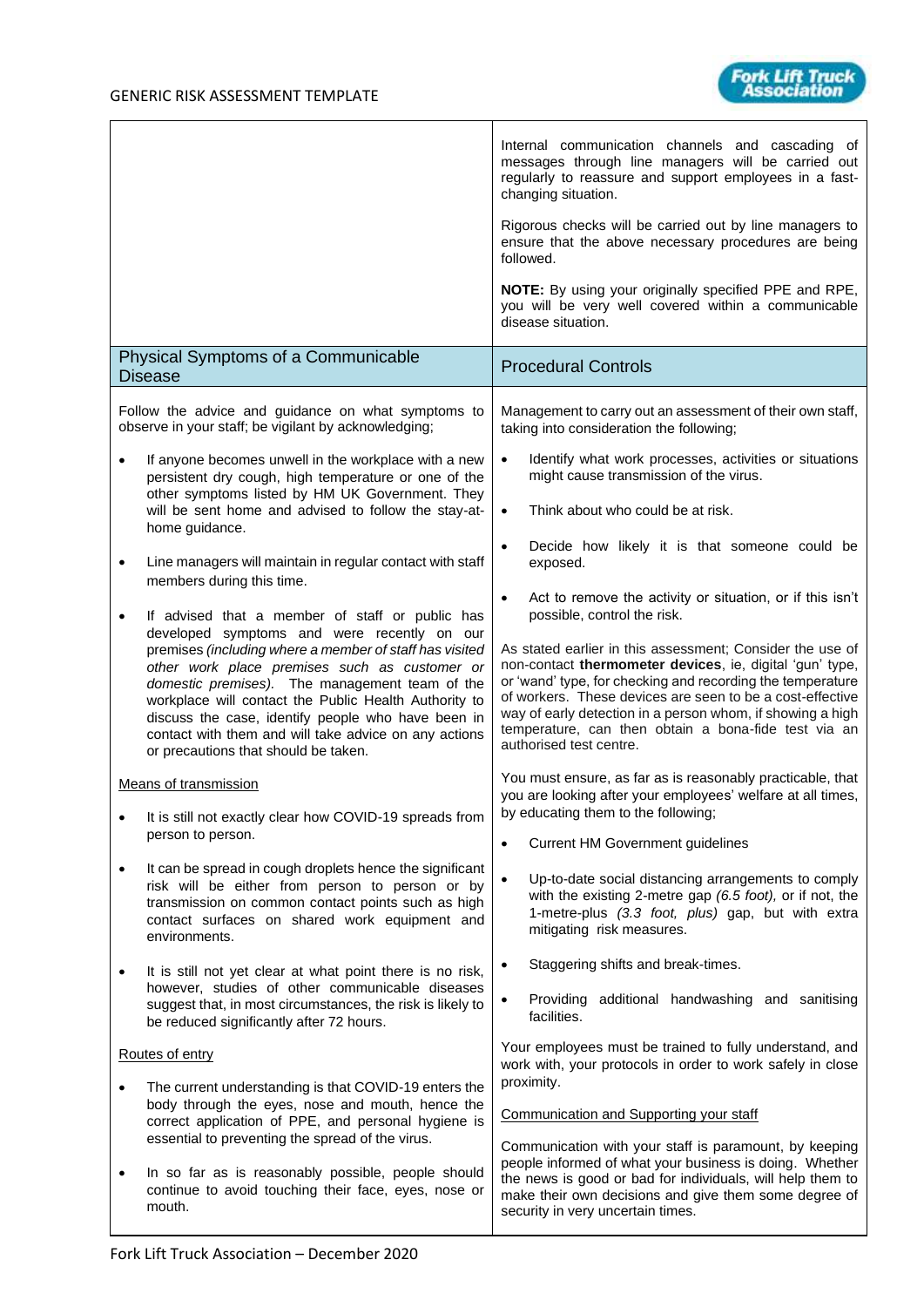

ork Lift Truck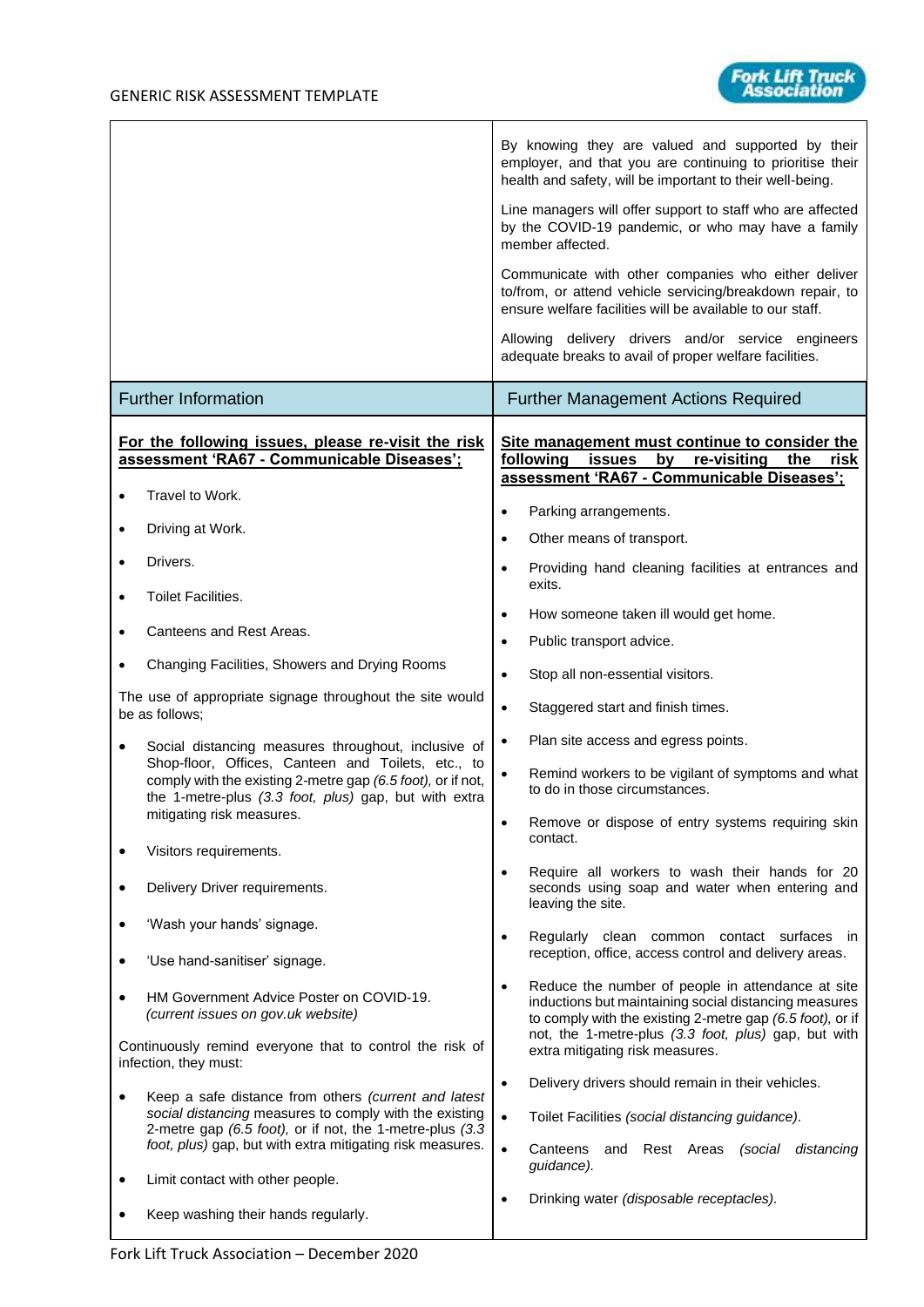

| Non-recyclable Waste removal must be undertaken,<br>$\bullet$<br>specifically for waste produced by two persons working<br>in close proximity to each other. It is advisable to have<br>separate waste 'bags' for each person, that can easily<br>be sealed and secured and removed from site when<br>work is completed.                                                                                                                                                                                                                                                                                                                                                                                                                                                                                                                                                                                                                                                                                                                                                                 | Always<br>consider<br>monitoring<br>arrangements<br>for<br>compliance.<br>Changing Facilities, Showers and Drying Rooms.<br>$\bullet$<br>Non-recyclable Waste removal must be undertaken,<br>$\bullet$<br>specifically for waste produced by two persons<br>working in close proximity to each other.<br>It is<br>advisable to have separate waste 'bags' for each<br>person, that can easily be sealed and secured and<br>removed from site when work is completed.<br>Continue to consider the Mental Health of everyone and<br>be aware that some employees who had a reasonable<br>adjustment before, may now need a different one on their<br>return to the workplace. Similarly, many individuals who<br>didn't previously have a mental health condition may now<br>have experienced mental health challenges and would<br>possibly need to discuss changes that may help them.                                                                                                                                                                                                                                                                                                                  |
|------------------------------------------------------------------------------------------------------------------------------------------------------------------------------------------------------------------------------------------------------------------------------------------------------------------------------------------------------------------------------------------------------------------------------------------------------------------------------------------------------------------------------------------------------------------------------------------------------------------------------------------------------------------------------------------------------------------------------------------------------------------------------------------------------------------------------------------------------------------------------------------------------------------------------------------------------------------------------------------------------------------------------------------------------------------------------------------|---------------------------------------------------------------------------------------------------------------------------------------------------------------------------------------------------------------------------------------------------------------------------------------------------------------------------------------------------------------------------------------------------------------------------------------------------------------------------------------------------------------------------------------------------------------------------------------------------------------------------------------------------------------------------------------------------------------------------------------------------------------------------------------------------------------------------------------------------------------------------------------------------------------------------------------------------------------------------------------------------------------------------------------------------------------------------------------------------------------------------------------------------------------------------------------------------------|
| <b>Engineers Working on Customer Sites</b>                                                                                                                                                                                                                                                                                                                                                                                                                                                                                                                                                                                                                                                                                                                                                                                                                                                                                                                                                                                                                                               | <b>Managerial Controls</b>                                                                                                                                                                                                                                                                                                                                                                                                                                                                                                                                                                                                                                                                                                                                                                                                                                                                                                                                                                                                                                                                                                                                                                              |
| Please re-visit<br>the risk<br>'RA67<br>assessment<br>Diseases'<br>Communicable<br>extensive<br>for<br>and<br>comprehensive information regarding working<br>on<br>customer sites.                                                                                                                                                                                                                                                                                                                                                                                                                                                                                                                                                                                                                                                                                                                                                                                                                                                                                                       | Please re-visit the risk<br>assessment<br>'RA67<br>Communicable<br>Diseases'<br>for<br>extensive<br>and<br>regarding managerial<br>comprehensive<br>information<br>controls.                                                                                                                                                                                                                                                                                                                                                                                                                                                                                                                                                                                                                                                                                                                                                                                                                                                                                                                                                                                                                            |
| <b>Machine Safety</b>                                                                                                                                                                                                                                                                                                                                                                                                                                                                                                                                                                                                                                                                                                                                                                                                                                                                                                                                                                                                                                                                    | <b>Managerial Controls</b>                                                                                                                                                                                                                                                                                                                                                                                                                                                                                                                                                                                                                                                                                                                                                                                                                                                                                                                                                                                                                                                                                                                                                                              |
| Machinery safety<br>If machinery has not been used for a long period of time<br>(weeks, and quite possibly months) then additional risks can<br>be created from the inactivity.<br>You must ensure that you assess these risks before<br>restarting plant and equipment. In doing so, you need to<br>consider the following:<br>Any extended period of inactivity is likely to degrade the<br>condition of machines, leading to increase in corrosion<br>(i.e. rust) and possible seizure.<br>Process liquids may separate out causing an uneven<br>$\bullet$<br>consistency or it may solidify completely. This will<br>create additional problems with restarting and need<br>further unplanned interventions within parts of the<br>machinery, pipework or vessel.<br>It's possible that automated machine parts or<br>$\bullet$<br>processes may have moved out of calibration, from<br>their previously recorded or registered positions. This<br>could cause machinery to move out of sequence and<br>make contact with passing products or other machine<br>parts when restarted. | Inspection<br>You should consider doing a detailed<br>hands-on<br>assessment of the machinery before returning to use,<br>including the following:<br>A visual check of the structural framework of the<br>equipment (such as welded and bolted joints, bonded<br>structure, cast components, paint or anodized protection)<br>as their condition may not be clearly visible.<br>With the machinery stationary, use your senses, including<br>hearing, touch and smell to closely examine the fixed and<br>moving parts. Check for any signs of rust, delayering or<br>deformation.<br>For parts that are concealed, you may need to do a<br>functional test (running the machine in a no-load condition,<br>at slow speed if possible) looking and listening for any<br>indications that the moving parts are in distress. If any<br>parts are in distress, you may need to do a further strip<br>down.<br><b>Maintenance</b><br>It's important that you take any corrective action following<br>your inspection of the physical condition of machinery<br>before returning it into service. Maintenance ensures that<br>it continues to operate safely and also that it's reliable and<br>productive. |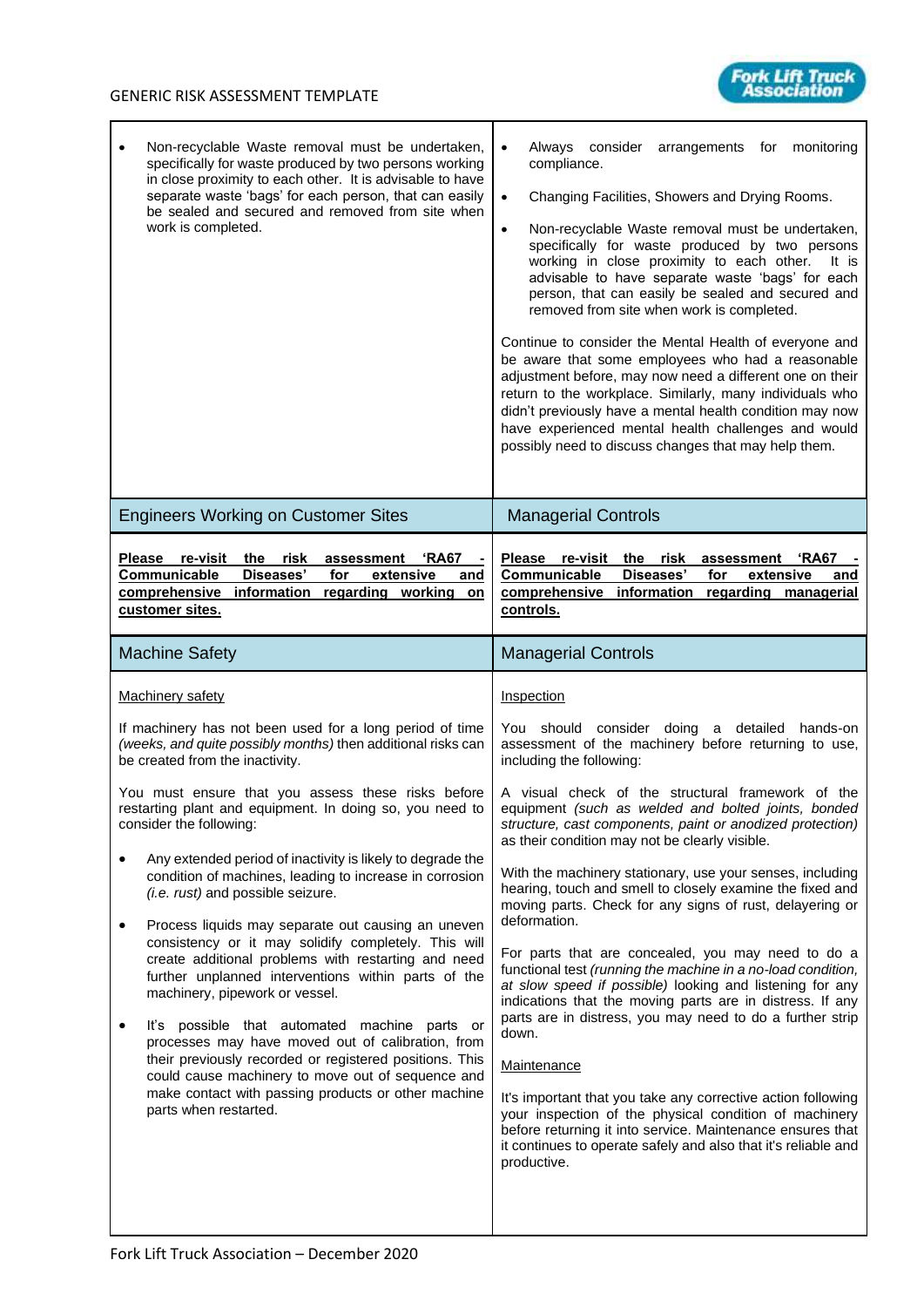|           |                                                                                                                                                                                                                |           | Recommissioning machinery                                                                                                                                                                                                                                                                                                     |
|-----------|----------------------------------------------------------------------------------------------------------------------------------------------------------------------------------------------------------------|-----------|-------------------------------------------------------------------------------------------------------------------------------------------------------------------------------------------------------------------------------------------------------------------------------------------------------------------------------|
|           |                                                                                                                                                                                                                |           | When you restart individual machinery, you should<br>consider it as recommissioning. This is to ensure that all<br>safety devices and process operations sequence correctly<br>and function reliably, as intended. In all circumstances,<br>before you fully restart machinery, make sure that it was<br>shut down correctly. |
|           |                                                                                                                                                                                                                |           | Recommissioning is considered to be more extensive than<br>normal maintenance or setting activities,<br>placing<br>significant reliance on individuals, through their experience<br>and interaction to ensure safety.                                                                                                         |
|           |                                                                                                                                                                                                                |           | You should consider the following:                                                                                                                                                                                                                                                                                            |
|           |                                                                                                                                                                                                                | $\bullet$ | Don't rely on full reassurance of safety and process<br>control devices, until recommissioning is complete.                                                                                                                                                                                                                   |
|           |                                                                                                                                                                                                                | $\bullet$ | Produce a written recommissioning plan that identifies<br>the hazards and the correct method for the<br>recommissioning work to be completed. The plan<br>should provide a regimented system of work, to<br>minimise the potential dangers from equipment not<br>functioning as anticipated.                                  |
|           |                                                                                                                                                                                                                | $\bullet$ | Define who should do the work. Recommissioning is<br>a complex series of tasks and there is high reliance on<br>personnel to follow procedures.                                                                                                                                                                               |
|           |                                                                                                                                                                                                                | $\bullet$ | Define who should do the work. Recommissioning is<br>a complex series of tasks and there is high reliance on<br>personnel to follow procedures.                                                                                                                                                                               |
|           |                                                                                                                                                                                                                | $\bullet$ | a competent engineer(s), familiar with the machinery<br>or process should devise the written instructions for<br>recommissioning, to familiarise all personnel with<br>what tasks are expected to be done and how.                                                                                                            |
|           |                                                                                                                                                                                                                | ٠         | how you will ensure that appropriate supervision is in<br>place to audit/ensure that work is being carried out<br>correctly.                                                                                                                                                                                                  |
|           |                                                                                                                                                                                                                |           | Detailed information for the control of machinery hazards,<br>including recommissioning is contained in a British<br>Standard BS14100. (see BSI website info further below)                                                                                                                                                   |
|           | <b>Visiting engineers should:</b>                                                                                                                                                                              |           | <b>Visiting engineers should not:</b>                                                                                                                                                                                                                                                                                         |
|           | Check for symptoms of a communicable disease<br>before setting off to work.                                                                                                                                    | $\bullet$ | Do Not go into work if anyone in your household is<br>self-isolating.                                                                                                                                                                                                                                                         |
| $\bullet$ | Self-isolate if they are suffering from a fever, a new<br>persistent dry cough or one of the other symptoms<br>listed by HM UK Government.                                                                     | $\bullet$ | Do Not Commence/continue any work activity which<br>cannot be completed safely.                                                                                                                                                                                                                                               |
|           | If your employer has considered the use of non-<br>contact thermometer devices, ie, digital 'gun' type, or<br>'wand' type, for checking and recording the<br>temperature of workers, then early detection in a | $\bullet$ | Do Not Deviate from pre-existing risk assessments,<br>supplementary risk assessment and method<br>statements without the express approval of their line<br>manager.                                                                                                                                                           |
|           | person showing a high temperature, can then obtain a<br>bona fide test via an authorised test centre.                                                                                                          | $\bullet$ | All face-to-face contact, along with any physical<br>contact should be avoided wherever possible.                                                                                                                                                                                                                             |
| ٠         | Notify the site of their anticipated arrival time and<br>scope of work and agree safe working practices.                                                                                                       | $\bullet$ | Transfer risk through shared contact surfaces must<br>be avoided, for instance, do not share pens.                                                                                                                                                                                                                            |
|           |                                                                                                                                                                                                                |           |                                                                                                                                                                                                                                                                                                                               |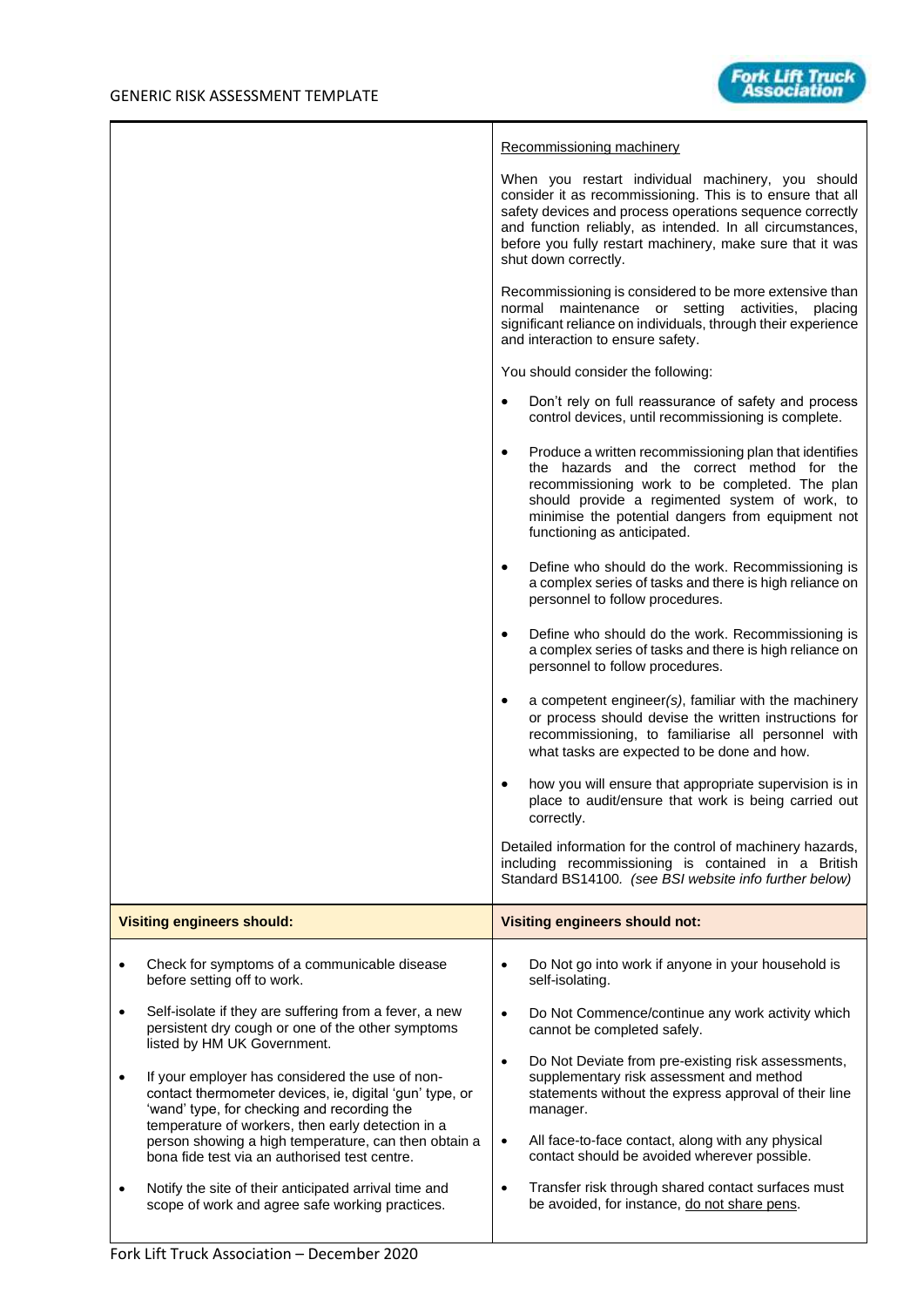

| $\bullet$                           | Note: this may be done via the engineer's service<br>desk rather than directly with the site.<br>Travel to site independently whilst maintaining social<br>distancing.<br>Ensure the site is aware of their arrival and expected<br>departure times, and the status of work activities,<br>especially where outstanding or incomplete.<br>Sanitise or wash their hands with soap and water for<br>at least 20 seconds before commencing work and<br>again upon completion.<br>Always wear the specified PPE / RPE at all times<br>before and during the working process.<br>Where possible, use signage, physical barriers to<br>segregate the working area and to keep the work area<br>clear of other people. | Engineers who use a phone, PDA or other electronic<br>device to complete their job sheet should not have<br>this signed or handled by customers.                                                                                                                                                                                                                                                                                                                                                                                                                                                                       |
|-------------------------------------|-----------------------------------------------------------------------------------------------------------------------------------------------------------------------------------------------------------------------------------------------------------------------------------------------------------------------------------------------------------------------------------------------------------------------------------------------------------------------------------------------------------------------------------------------------------------------------------------------------------------------------------------------------------------------------------------------------------------|------------------------------------------------------------------------------------------------------------------------------------------------------------------------------------------------------------------------------------------------------------------------------------------------------------------------------------------------------------------------------------------------------------------------------------------------------------------------------------------------------------------------------------------------------------------------------------------------------------------------|
| $\bullet$<br>$\bullet$<br>$\bullet$ | Wear single use disposable gloves where practical.<br>Wipe down MHE before commencing work.<br>Correct social distancing from others; current and<br>latest social distancing measures to comply with the<br>existing 2-metre gap (6.5 foot), or if not, the 1-metre-<br>plus (3.3 foot, plus) gap, but with extra mitigating risk<br>measures. (see PPE under Training & Instruction<br>above).<br>Site access procedures for visiting engineers must<br>comply with this requirement.<br>Remember, those persons working together in close<br>proximity, are usually working on the same task;<br>therefore, all tools, equipment and materials MUST be<br>wiped down and cleaned before leaving the area.    |                                                                                                                                                                                                                                                                                                                                                                                                                                                                                                                                                                                                                        |
|                                     | Reporting Communicable Diseases under the<br><b>RIDDOR Regulations</b><br><b>Please</b><br>re-visit<br>the<br>risk<br>'RA67<br>assessment<br>Communicable<br>Diseases'<br>extensive<br>for<br>and<br>comprehensive<br>information<br>regarding<br>managerial<br>controls.                                                                                                                                                                                                                                                                                                                                                                                                                                       | <b>Comments for Management</b><br><b>Please</b><br>re-visit<br>the<br>risk<br>'RA67<br>assessment<br>Communicable<br>Diseases'<br>for<br>extensive<br>and<br>comprehensive<br>information<br>regarding managerial<br>controls.                                                                                                                                                                                                                                                                                                                                                                                         |
|                                     | <b>Physical Controls</b>                                                                                                                                                                                                                                                                                                                                                                                                                                                                                                                                                                                                                                                                                        | <b>Procedural Controls</b>                                                                                                                                                                                                                                                                                                                                                                                                                                                                                                                                                                                             |
|                                     | Fork lift truck will be positioned on firm ground.<br>Do not allow personnel to get between the load and the<br>ground.<br>Follow manufacturer's instructions with regard to<br>sequence of operations.<br>Ensure power is isolated before work is started.<br>PPE as standard – (see under Training & Instruction<br>above).                                                                                                                                                                                                                                                                                                                                                                                   | Place barriers around the work area if there is pedestrian<br>or vehicle traffic.<br>There must be a clear communication system between<br>the pair of workers performing the close proximity task.<br>All operatives have sufficient training in PPE. (see under<br>Training & Instruction above).<br>As stated earlier in this assessment; Some '2-person<br>working' tasks may be of a higher risk rating than others, it<br>would be advisable to ensure the completion of a suitable<br>and sufficient 'Permit-to-Work' has been carried out by the<br>client, prior to the start of any close proximity working. |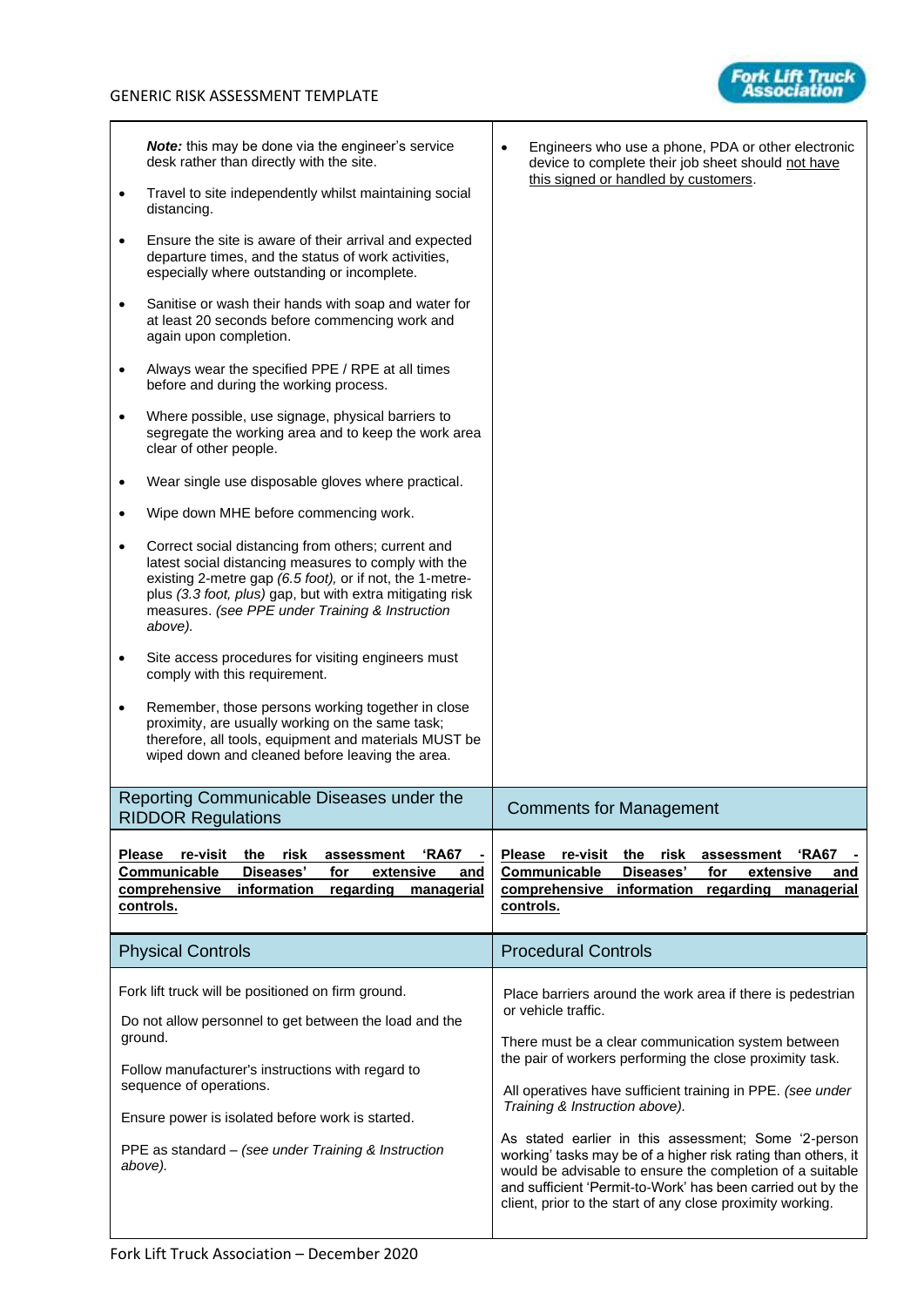## GENERIC RISK ASSESSMENT TEMPLATE

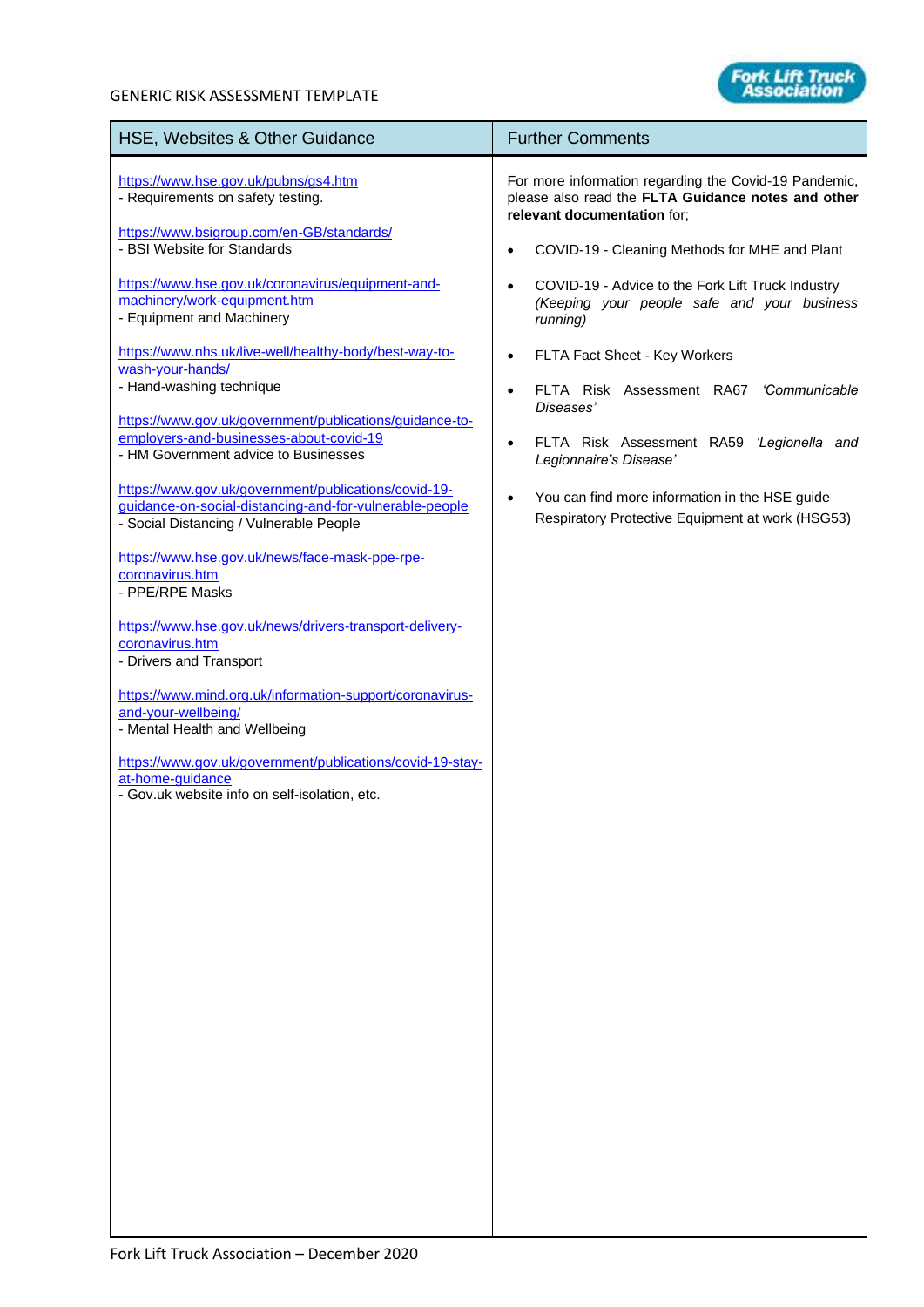**College** 



| <b>Specific Site Assessment Details</b>                                                    | <b>Site Comments</b>                                                                                                                                                                                                                                                                                        |
|--------------------------------------------------------------------------------------------|-------------------------------------------------------------------------------------------------------------------------------------------------------------------------------------------------------------------------------------------------------------------------------------------------------------|
|                                                                                            | On each site and each location, the generic assessment that follows must be reviewed to ensure<br>that all 'site-specific' significant hazards and their risks are identified and controlled. Completion of<br>this part of the document will ensure that your assessment is both appropriate and complete. |
| <b>FREQUENCY AND DURATION OF</b><br><b>ACTIVITY:</b>                                       |                                                                                                                                                                                                                                                                                                             |
| ANY ADDITIONAL SPECIFIC HAZARDS<br><b>IDENTIFIED:</b>                                      |                                                                                                                                                                                                                                                                                                             |
| ANY ADDITIONAL CONTROL MEASURES<br><b>REQUIRED:</b>                                        |                                                                                                                                                                                                                                                                                                             |
| ASSESS THE REMAINING RISKS USING<br><b>GRID ON PAGE ONE, ABOVE:</b><br>Low / Medium / High |                                                                                                                                                                                                                                                                                                             |
| <b>SERIOUS AND IMMINENT DANGERS</b><br><b>IDENTIFIED:</b>                                  |                                                                                                                                                                                                                                                                                                             |
| <b>EMERGENCY ACTION REQUIRED:</b>                                                          |                                                                                                                                                                                                                                                                                                             |
| IF YES, WHAT ACTION                                                                        |                                                                                                                                                                                                                                                                                                             |
| <b>EMERGENCY TELEPHONE NUMBER(S)</b>                                                       |                                                                                                                                                                                                                                                                                                             |
| NAMES OF COMPETENT PERSON(S)<br>APPOINTED TO TAKE ACTION:                                  |                                                                                                                                                                                                                                                                                                             |